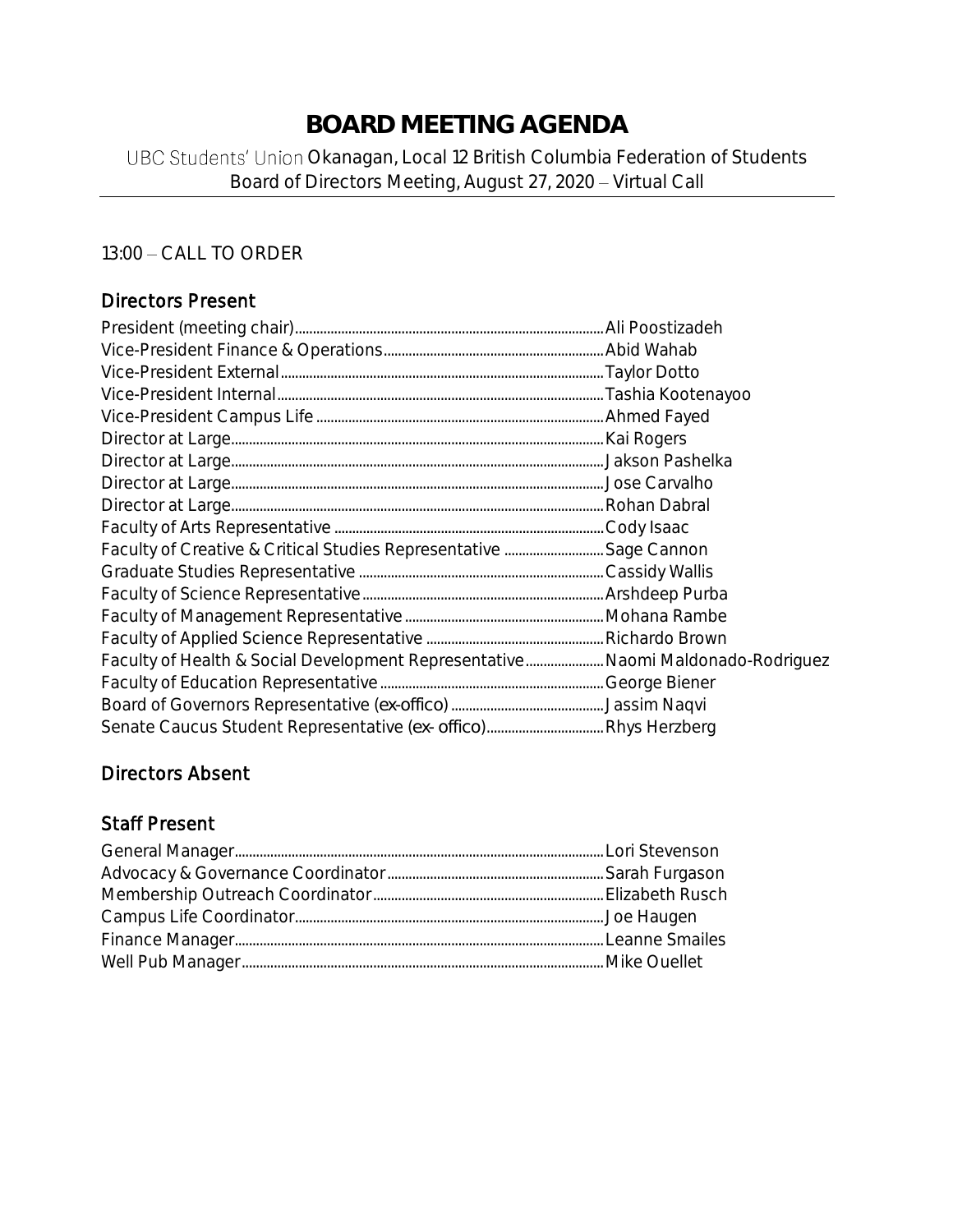**1. ACKNOWLEDGEMENT OF TERRITORY**

We would like to acknowledge that we are on the traditional, ancestral territory of the Okanagan Nation. We would like to recognize that learning happened in this place long before this institution was established. It's important that we understand that we are very privileged to be living, working, and learning in these territories that are not our own.

**2. ADOPTION OF AGENDA AND REVIEW OF MEMBERSHIP**

**20/08/27.01 MOTION**

/ Be it resolved that the agenda be adopted.

**3. ADOPTION OF MINUTES FROM PREVIOUS MEETINGS**

**20/08/27.02 MOTION**

/

Be it resolved that minutes of the meeting held August 13, 2020 be adopted.

- **4. PRESENTATIONS**
- **5. MONTHLY REPORTS**
	- **5.1** President
	- **5.2** VP Finance and Operations
	- **5.3** VP Internal
	- **5.4** VP External
	- **5.5** VP Campus Life
	- **5.6** General Manager
- **6. COMMITTEE BUSINESS**
	- **6.1** Executive Committee
	- **6.2** Finance Committee
	- **6.3** Policy Committee

**20/08/27.03 MOTION**

Kootenayoo/ Be it resolved that Jakson Pashelka be appointed to the Policy Committee.